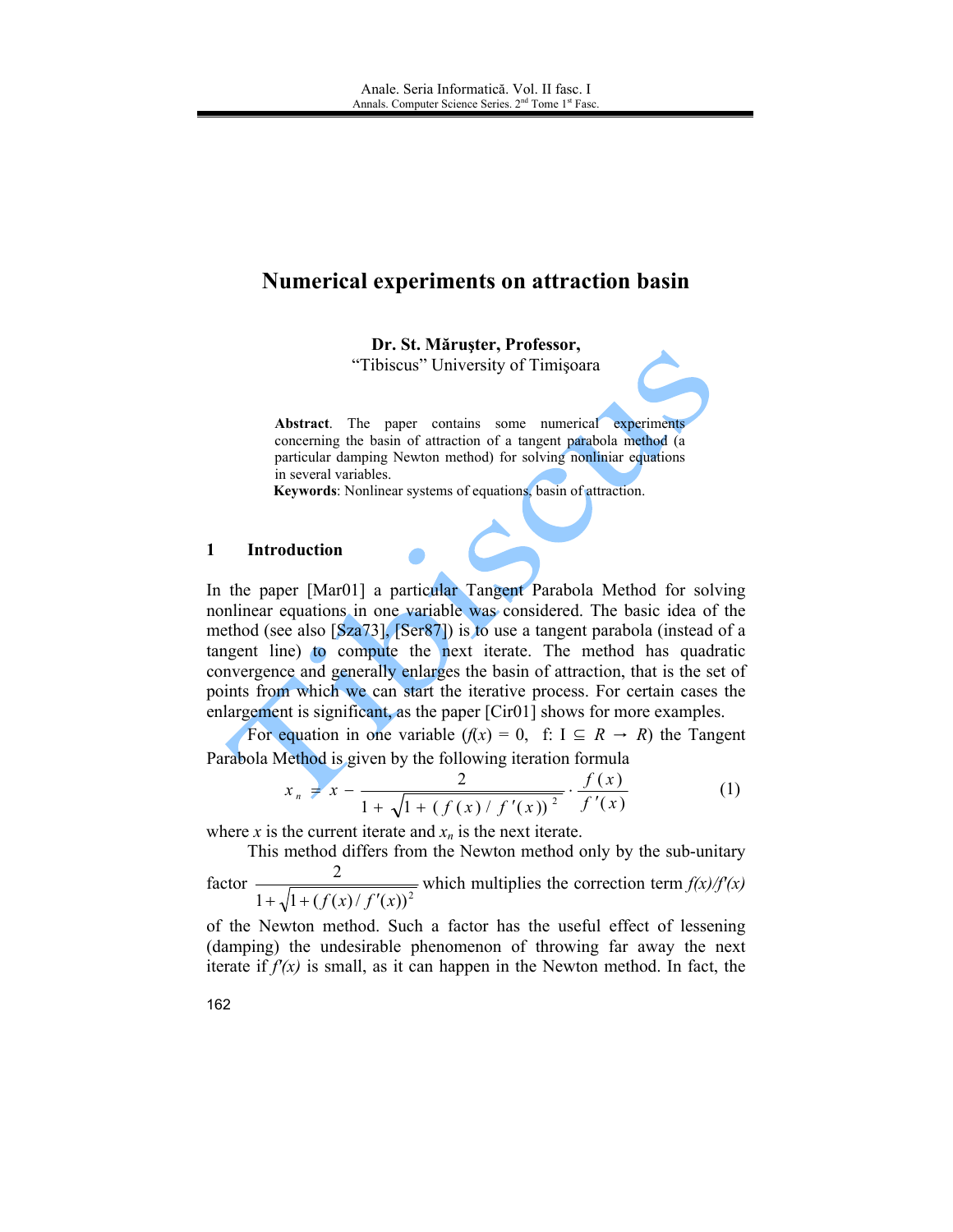method (1) is a particular *damping Newton method* in which the *damping factor* depend of the current iterate x. Note that this damping factor does not ensure that  $|f(x_n)| \leq |f(x)|$ . If the sequence  $\{x_k\}$  generated by (1) tends to the solution  $x^*$  of the equation  $f(x) = 0$  as k tends to infinite, the damping factor tends to the value of one and asymptotic behavior of (1) is like a pure Newton method and quadratic convergence is achieved. Note also that sometime the correction term in Newton method is increased using an positive integer factor, as in *relaxed Newton method* for multiple roots.

For several variables  $(F(x) = 0, F: D \subseteq R^n \rightarrow R^n)$  the formula (1) can be written as follows

$$
x_n = x - \frac{2F'(x)^{-1}F(x)}{1 + \sqrt{1 + \|F'(x)^{-1}F(x)\|^2}}
$$
 (1')

Note that this is not a genuine generalization of (1). For  $n = 2$  $(F(x) = (f_1(x), f_2(x))^T)$  such a genuine generalization can be done as follows. Let  $T_1$ ,  $T_2$  be the points in which a vertical straight line intersects the graphs of the components  $f_1$  and  $f_2$ , respectively. Now, draws the elliptic paraboloids with vertical axes tangent to the both surfaces in the points  $T_1$ ,  $T_2$ . The intersection line of these paraboloids is a parabola which intersects the horizontal plane in two points. We can take one of these points as the next iterate.

Two problems arise:

(I) The tangency conditions do not determine the paraboloids and therefore do not determine the intersection parabola. The tangent paraboloids must be chosen in such a way that this parabola intersects the horizontal plane in two real points:

(II) It requires a strategy for select between the two zeros that one which ensures a suitable behavior of resulting sequence.

For one variable case these problems are solved in a very simple way (Mar01). For several variables this way is more difficult and the resulting formula is extremly sophisticated.

In this note we focus on the iterative method  $(1')$  which is a formal generalization of (1); in the next we will call them as damping Newton method. Note however that both conditions I and II are satisfied of this formula; indeed, if the jacobian is invertible for all x in  $D$  then the next iterate always exists and also it is moved in the same direction on the horizontal plane as the next iterate of Newton method, *i.e.* we have the required strategy (condition II).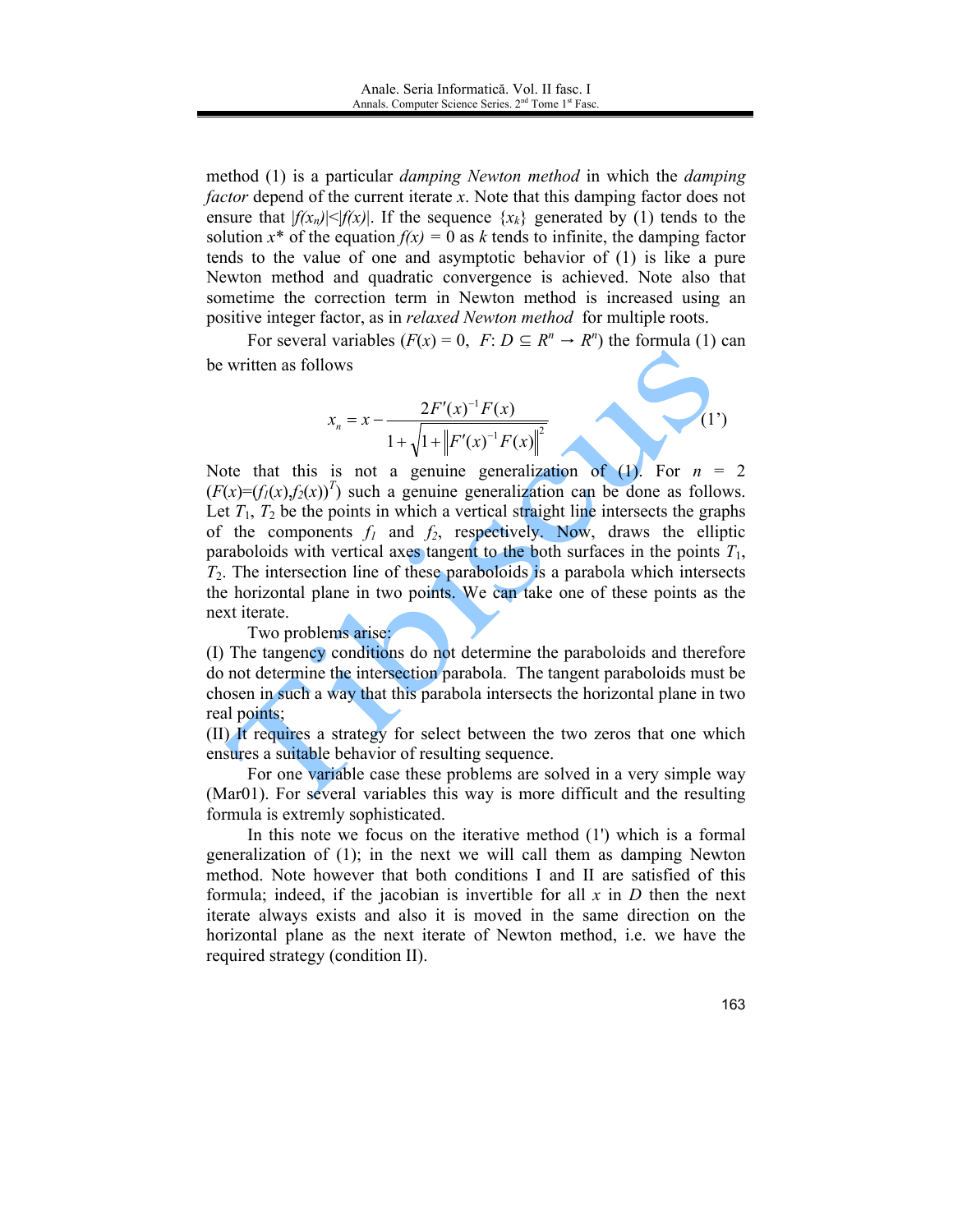The main purpose of our work is to investigate the question of whether the damping Newton method (1') enlarges the basin of attraction of certain solutions of equations in several variables, as it happens in one variable case. In section 2 we prove the superlinear convergence of the sequence generated by (1'). Section 3 is the main part of the paper; it contains some numerical experiments which answer (partly) to the our question by comparing the damping Newton method and the classical Newton method from the basin of attraction point of view.

We note that the effect of damping Newton-Armijo rule [DS96] about the basins of attraction for the three roots of the complex polynomial  $z^3$ -1 and for the solutions of a symmetric two-dimensional nonlinear system was considered in [EG98]. It is showed that the fractal structure of the borders of the basins of attraction is preserved and that fractal dimension is diminished.

#### $\overline{2}$ The superlinear convergence

Consider more general iterations of the form

 $x_n = x - \varpi(x) A(x)^{-1} F(x),$  $(2)$ 

 $\varpi$ : $D \subseteq R^n \to R^n$  is a given real function (the damping factor) and A is a mapping from a suitable subset of  $R^n$  into  $L(R^n)$ , that is into the set of linear operators from  $R^n$  to  $R^n$ ; in other words,  $A(x)$  is an  $n \times n$  functional matrix which depends of x. Of course, the iteration  $(1')$  is a particular case of  $(2)$  in  $\varpi(x) = 2/(1 + \sqrt{1 + \|F'(x)^{-1}F(x)\|^2})$  and  $A(x) = F'(x)$ . We begin with a lemma concerning  $(2)$  which is a slight generalization of a similar lemma of [OR70] (lemma  $10.2.1$  from chapter 10).

**Lemma**. Suppose that  $F: D \subseteq R^n \rightarrow R^n$  is *F*-differentiable at a point  $x^* \in int(D)$  for which  $F(x^*) = 0$ . Let A:  $S_0 \to L(R^n)$  be defined on an open neighborhood  $\overline{S}_0 \subseteq D$  of  $x^*$  and continuous at  $x^*$ , and assume that  $A(x^*)$  is nonsingular. Suppose also that the real function  $\varpi : D \subseteq R^n \to R^n$  is continuous at  $x^*$ . Then there exists a ball  $S = S(x^*, \delta) \subseteq S_0$ ,  $\delta > 0$ , on which the mapping  $G: S \to R^n$  given by

$$
G(x) = x - \varpi(x)A(x)^{-1}F(x)
$$
\nis well-defined; moreover, G is F-differentiable at x\*, and  
\n
$$
G'(x^*) = I - \varpi(x^*)A(x^*)^{-1}F'(x^*)
$$
\n(3)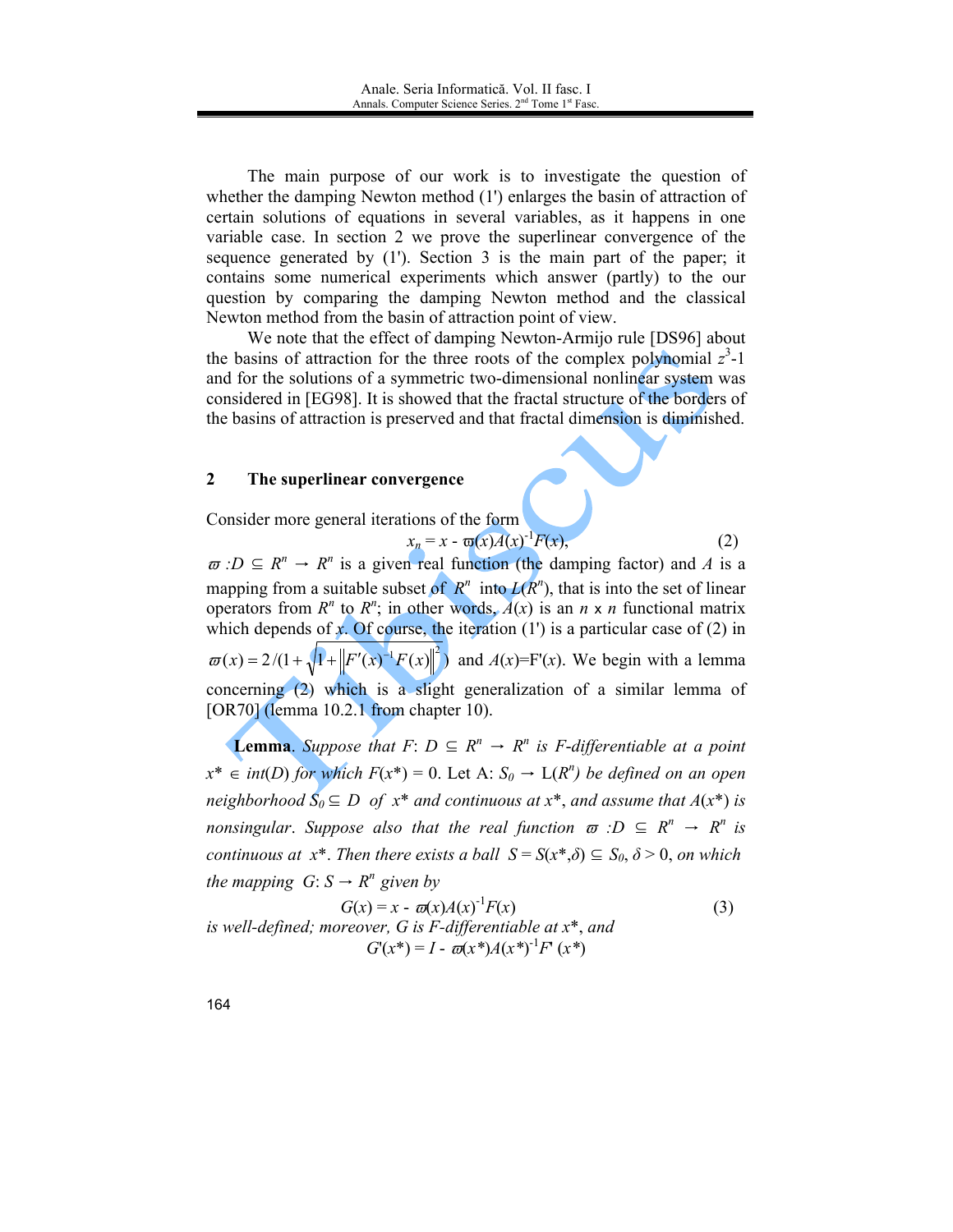The proof follows almost verbatim the proof of lemma 10.2.1 from [OR70]. We point out only that in our proof must use everywhere  $\varpi(x)A(x)^{-1}$ in place of  $A(x)$ <sup>-1</sup> and that it takes place the inequality  $|\varpi(x) - \varpi(x^*)| < \varepsilon$ .

In particular, if  $\varpi(x^*) = 1$  and F is G-differentiable in a neighborhood of  $x^*$  and  $A(x) = F(x)$ , then  $G'(x^*) = 0$  and the sequence given by the generation function (3) converges to  $x^*$  and has superlinear convergence (see, for example,  $[OR70]$ , lemma  $10.1.6$ ). Now, for the iteration  $(1')$ ,  $\varpi(x) = 2/(1 + \sqrt{1 + \|F'(x)^{-1}F(x)\|^2})$  and obviously  $\varpi(x^*) = 1$ . Also, it can simple see that, if  $F(x^*)$  is invertible,  $\varpi$  is a continuous function in  $x^*$  and we have

**Corollary**. Suppose that F:  $D \subseteq R^n \to R^n$  has a solution  $x^* \in \text{int}(D)$  and is F-differentiable at  $x^*$  and that  $F(x^*)$  is invertible. Then the sequence  $\{x_k\}$ given by the iteration (1') converges superlinearly to  $x^*$  for any starting point sufficiently close to  $x^*$ .

#### 3 **Numerical experiments**

The experiments were made using five nonlinear systems in two variables. Let  $B$  denote the basin of attraction of some solution of these systems. Generally, this basin consists in a *basic* or *main* set and a lot of small subsets situated in a certain neighborhood of this main set and which are often spread till infinite (see the figure 3, classical Newton method). If a sequence converges to a fixed point  $x^*$  of the generation function  $G$ , it always reaches this main domain. In [Mar01] this main basin is defined as follows

**Definition 1.** The main attraction domain,  $B_m$ , for an iterative process given by the generation function G:  $R^n \rightarrow R^n$  is the connected part of B which contains the fixed point  $x^*$ .

*Remarks.* (1) For any local convergent method such a main basin of attraction exists. We note also that if certain conditions on a domain is satisfied and if these conditions ensure the convergence, it says that the method has global convergence on this domain.

(2) The isolated points of  $B$  have a slight importance in practice, because the probability to guess such a point (for starting the iteration), is generally low. The same remark can be made for any small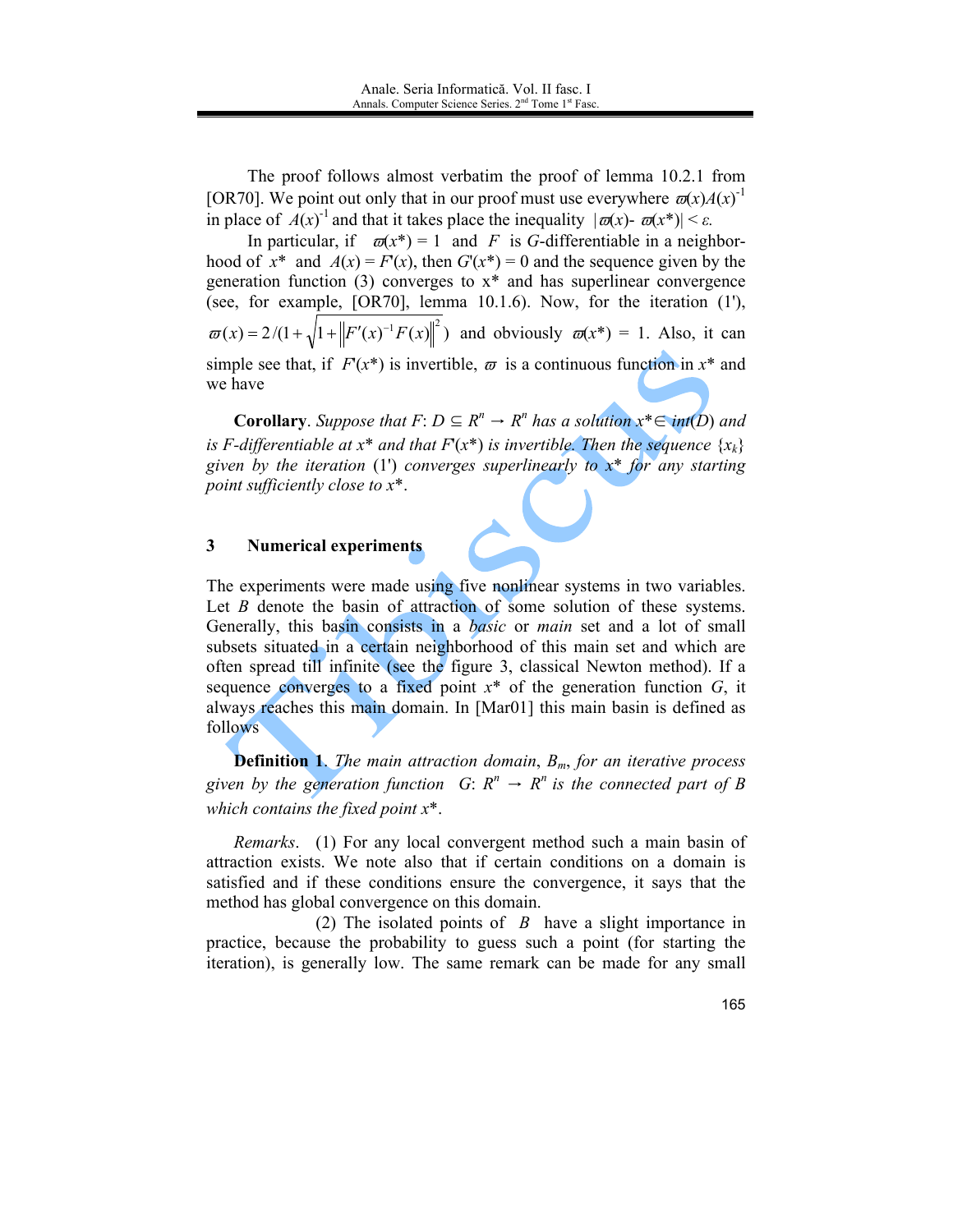connected parts of B. Therefore, if  $\varepsilon$  is a positive number, we introduce the following righteous definition of  $\varepsilon$ -basin of attraction (see, also, [Mar01]):

**Definition 2.** Let  $S_{\varepsilon}$  be any open ball of radius  $\varepsilon$ . Then  $\varepsilon$ -basin of attraction is defined by

 $B^{\varepsilon} = \{x : x \in B, \exists S_{\varepsilon} \text{ such that } x \in S_{\varepsilon}, S_{\varepsilon} \subset B\}$ 

According to this definition,  $B^{\varepsilon}$  selects from B only the connected parts which are sufficiently large; of course, the  $\varepsilon$ -basin of attraction would be a good measure of an iterative method from the basin of attraction point of view. We can also consider the connected part of  $B^{\varepsilon}$  which contain the fixed point  $x^*$ . Let  $B_{m}^{\varepsilon}$  denote this part; in what follows we will take it as an acceptable measure.

We consider the following five test nonlinear systems in two dimensions:



The choice of these five systems was rather casual, except the system 2 which was considered in [EG98] and for which the authors studied the effect of Newton-Armijo damping algorithms on the basin of attraction corresponding to the solutions of the system.

Each system has the solution  $x^*=(0,0)^T$ , i.e the origin of coordinate axes (possible more others solutions), but we estimate only the basins of attraction for this null solution. In our figures, for each system the black regions indicate the approximate basins of attraction in a suitable square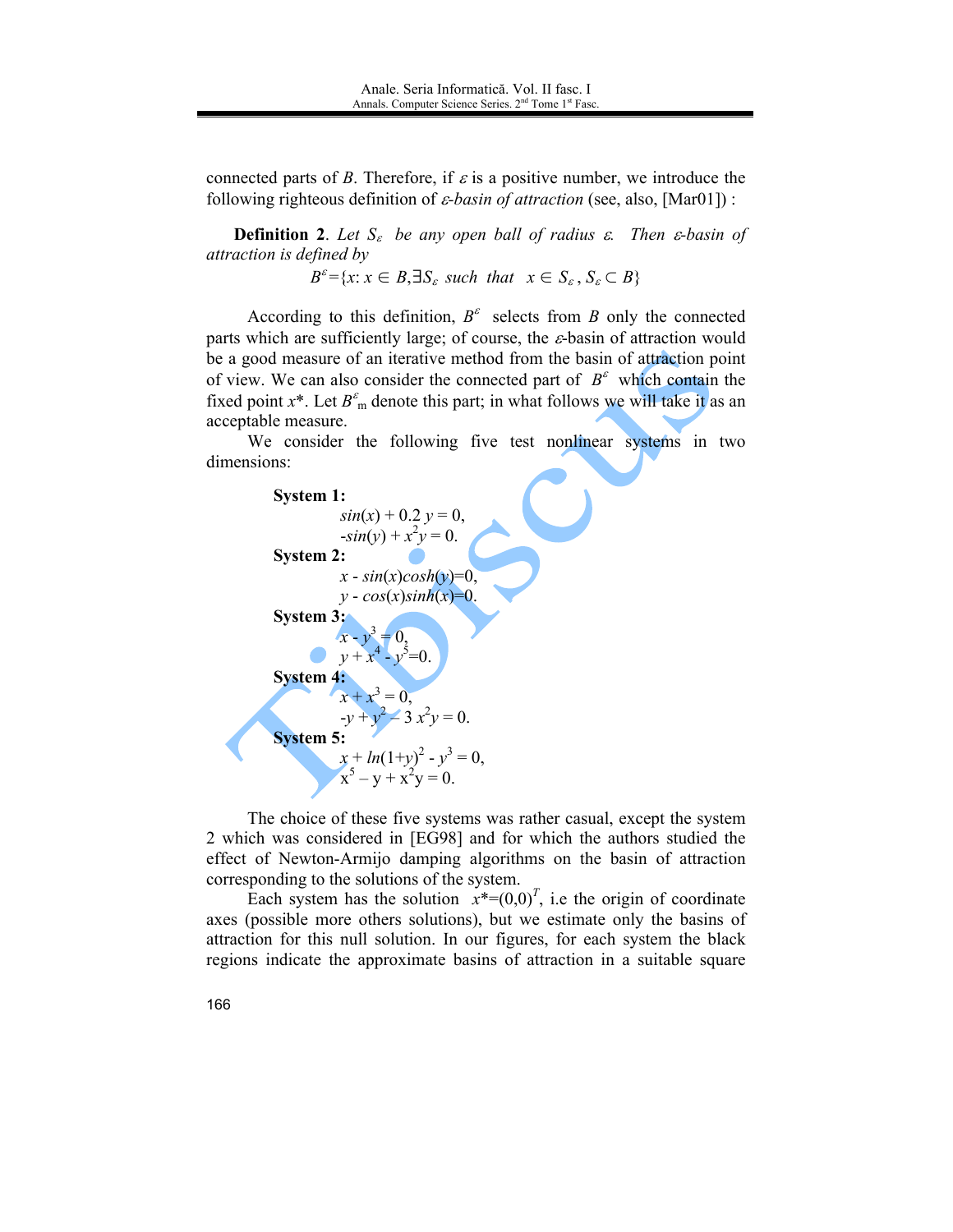regions, both for the classical Newton method (in the left) and for the damped Newton method (1') (in the right). The positions of the solution are indicated by a small white circle. These figures was computed by using a mesh of 180x180 pixels inside in this square; each of these pixels was taken as a starting point in the classical Newton method and in the damped Newton method. The pixel was assigned black color if convergence to the considered solution was identified within 50 iterations. (The jacobians of these systems computed in the point  $(0,0)$  are invertible and both classical and damping Newton method have superlinear convergence).

The results of experiments are shown in the figures 1-6, below, corresponding to the systems 1-5. (For the system 2 are draw the basins of attraction in a region of  $40x40$  (Figure 2) and a part of these basins (Figure 3)). The figures allow to compare the basins of attraction of the classical and damped Newton methods.

*Remark*. The borders of the basins of attraction seem not to have a fractal structure. In the figure 7 two small pieces of the border of this basin associated with classical Newton method for system 1 are depicted. A square with the side of  $0.002$ , centered in the point  $(0.626, 0.626)$ , was placed to the border of the basin (figure  $7(a)$ ). Both the mesh and the iteration number was augmented with a view to increase the accuracy. Figure 7 (b) shows the right extremity of the same basin. No fractal structure was found.



Figure 1. The basin of attraction for system 1.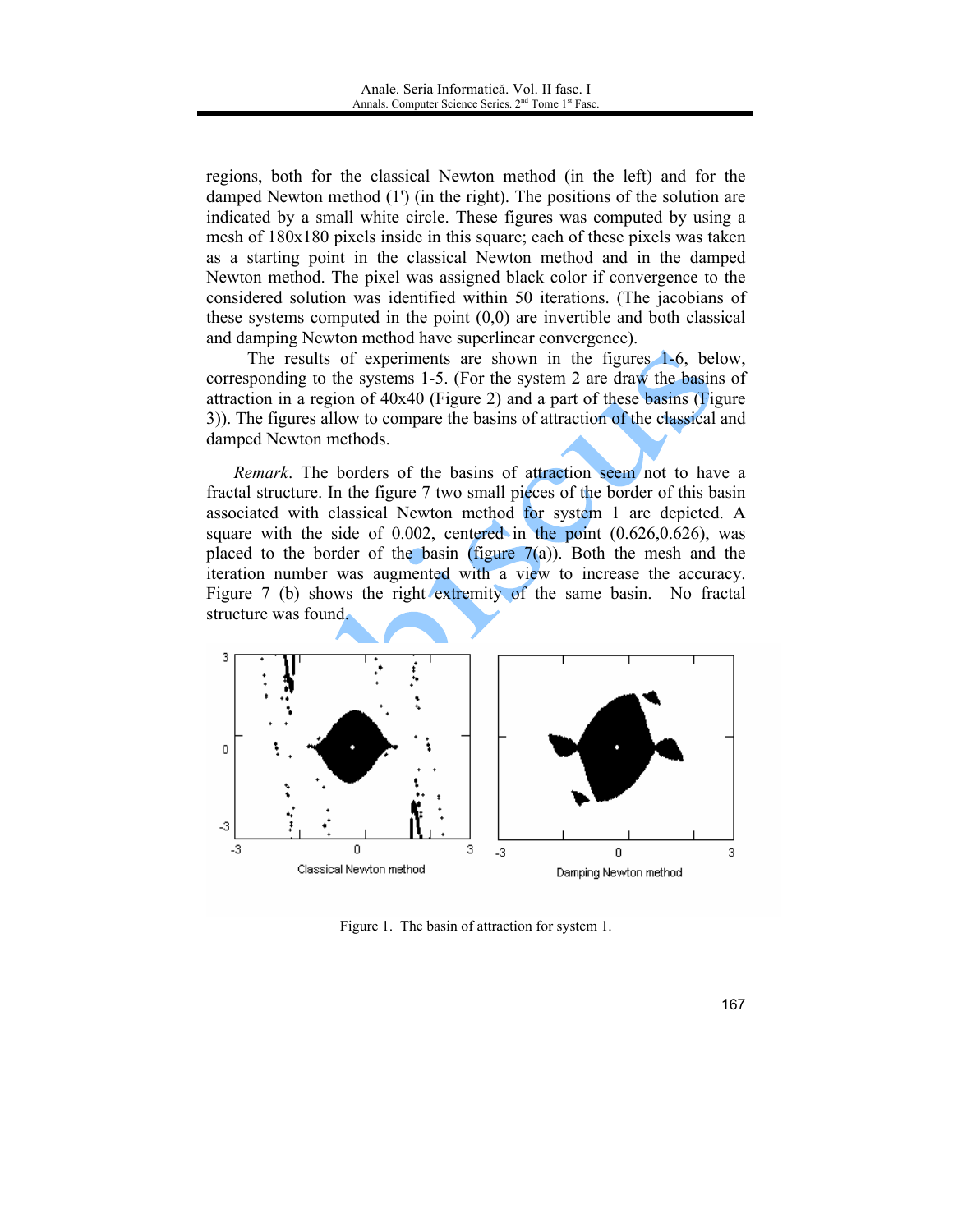

Figure 4. The basin of attraction for system 3.

168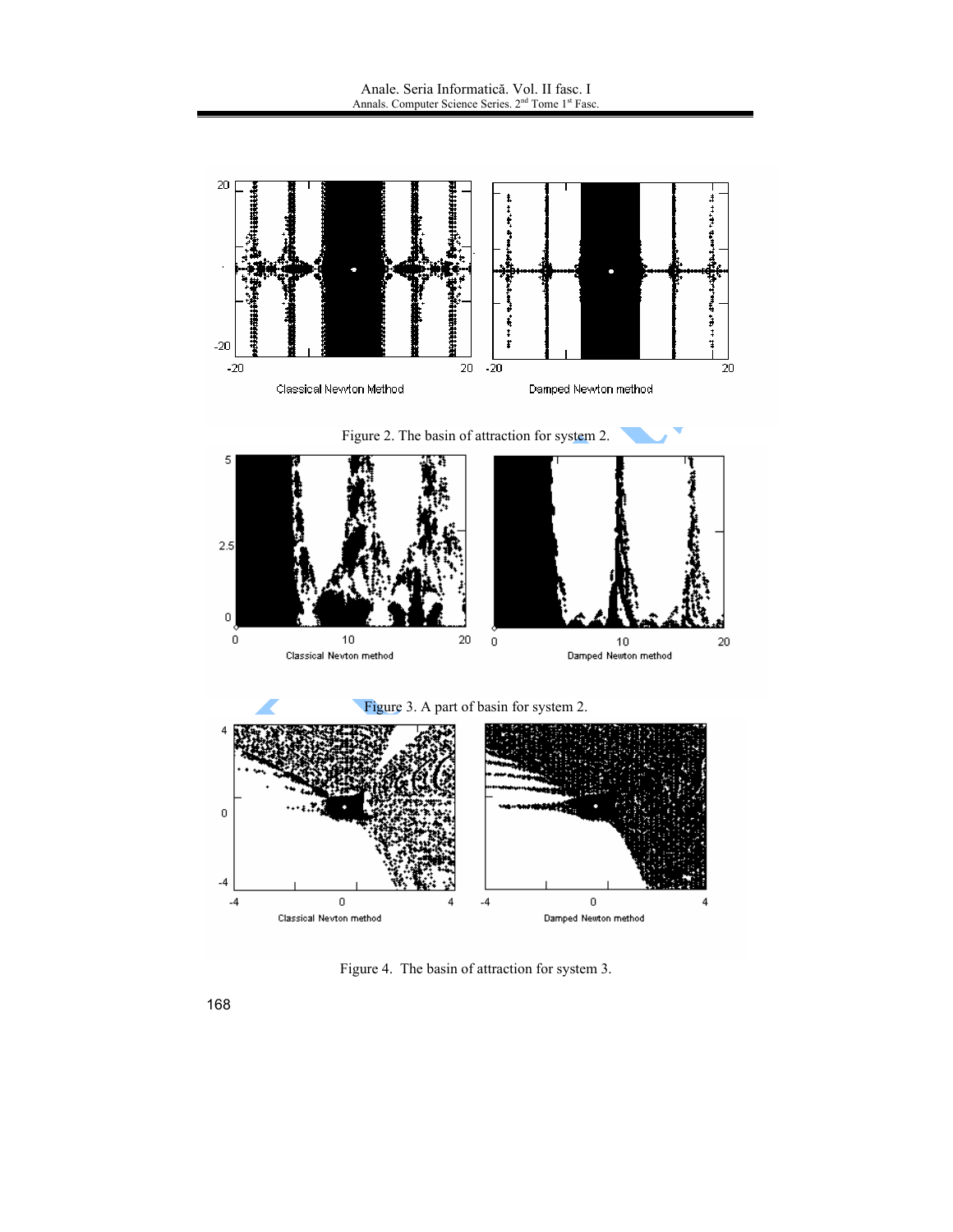

Figure 7. The borders of the basin of system 1.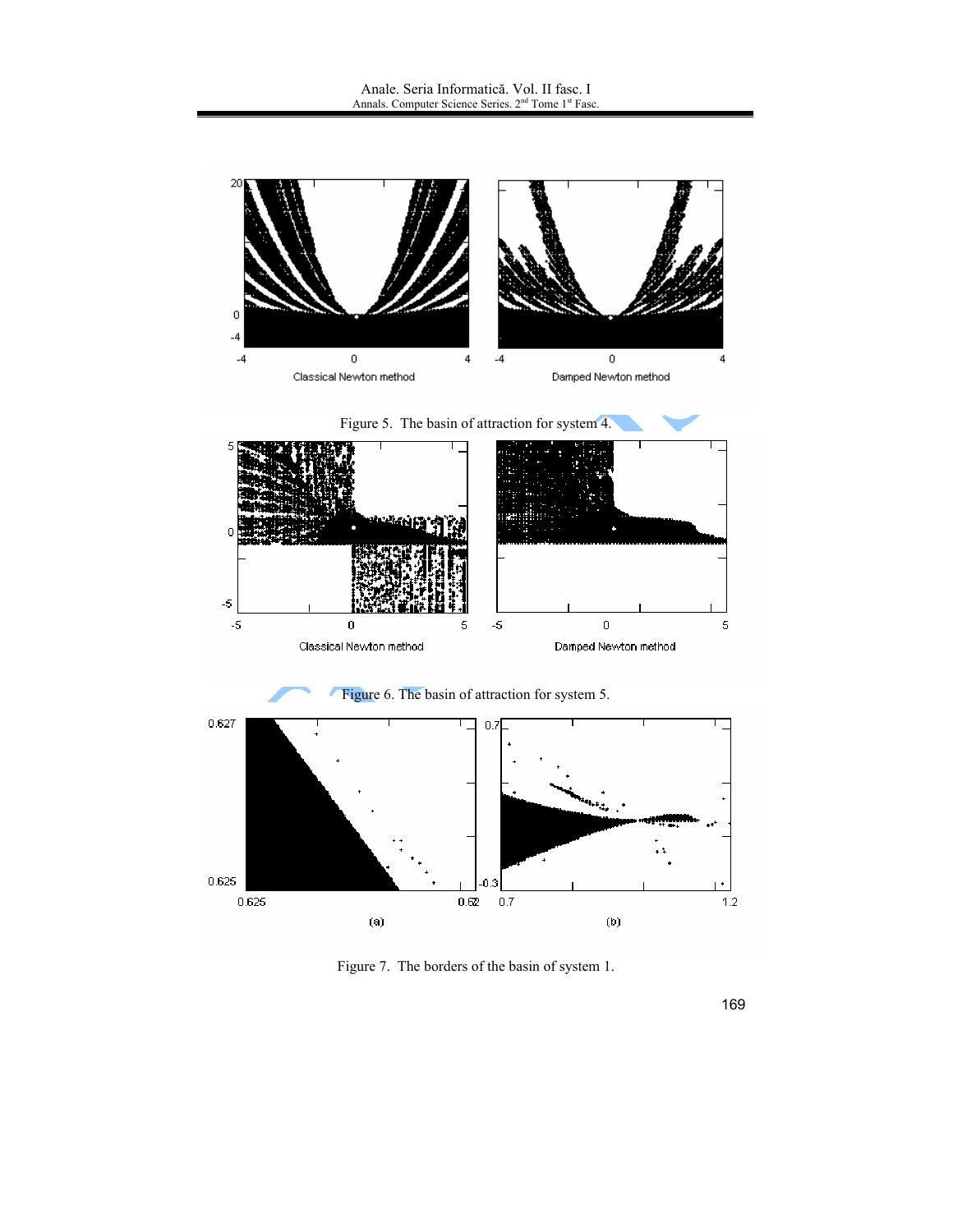

Figure 8. The border of the basin of system 5.

Figures  $8(a)$  and  $8(b)$  show two border regions of the main basin for system 5, classical and damping Newton methods. Also, no fractal structure was found.

#### $\overline{\mathbf{4}}$ **Conclusions**

(1) No significant change of the basin of attraction by applying damping Newton method was encountered. Note that the basin of attraction of the null solution of the system 2 under classical Newton method (figure 2) (a)) is approximately the same as that of the paper [EG98], figure 3.1 (the green region). Also, the damping Newton method (1') and the damping Newton Armijo method have about the same effect; compare figure 3 (b) and figure 3.2 from [EG98].

(2) The main basins of attraction are strong delimited by the rest of basins, both for classical and damping Newton method. This remarkable property can be seen for all considered examples.

(3) The main basins of attraction were enlarged to a certain extent for the majority of examples by applying damping method.

## **References**

 $[Cr01]$ Cira, O., Osculating parabola method and numerical experiments on attraction basins, Seminar of Informatics and